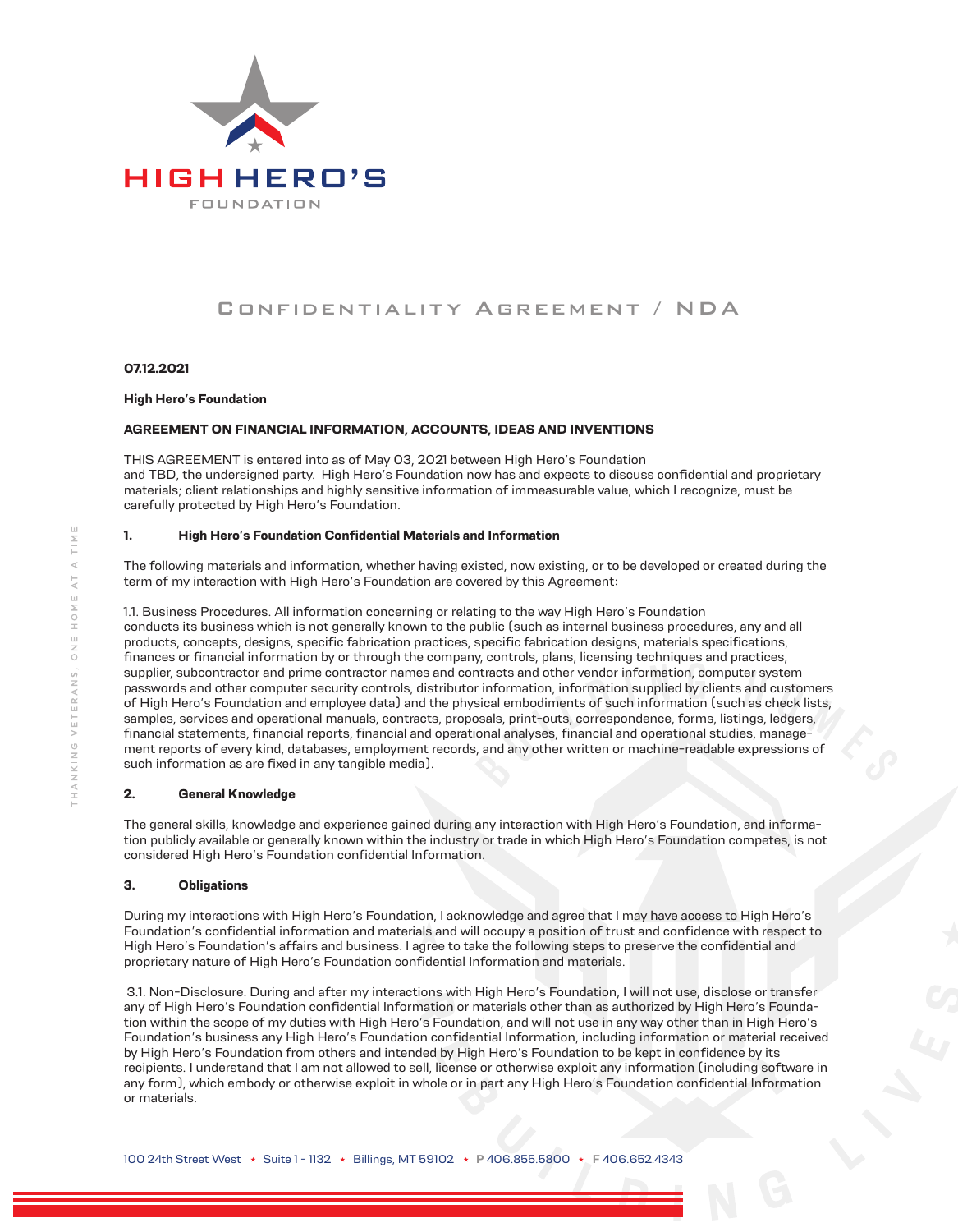

I acknowledge and agree that the sale, misappropriation, or unauthorized use or disclosure in writing, orally or by electronic means, at any time of High Hero's Foundation confidential Information obtained by me during the course of any interaction constitutes unfair competition. I agree and promise not to engage in unfair competition with High Hero's Foundation, either during these interactions or at any time thereafter. I further agree not to accept any employment or other professional engagement that likely will result in the disclosure of High Hero's Foundation confidential Information, even if inadvertent.

3.2. Disclosure Prevention. I will take all reasonable precautions to prevent the inadvertent or accidental exposure of High Hero's Foundation confidential Information.

#### **4. Prior Restrictive Covenants and Use of Proprietary Information**

I represent and warrant that I am not bound by any restrictive covenants or other obligations to any person or entity that would in any way prevent or restrict me from performing any duties or services for High Hero's Foundation to the fullest extent of my knowledge and ability. I also agree not to disclose to High Hero's Foundation or use in High Hero's Foundation's business any information or material relating to the business of any third person and intended by that person not to be disclosed to High Hero's Foundation.

#### **5. Conflicting Obligations and Rights**

I agree to inform High Hero's Foundation of any apparent conflicts in discussing High Hero's Foundation and (a) any obligations I may have to preserve the confidentiality of another's proprietary information or materials or (b) any rights I claim to any inventions or ideas before using the same on High Hero's Foundation's behalf. Otherwise, High Hero's Foundation may conclude that no such conflict exists, and I agree thereafter to make no such claim against High Hero's Foundation. High Hero's Foundation shall receive such disclosures in confidence and consistent with the objectives of avoiding any conflict of obligations and rights or the appearance of any conflict of interest.

#### **6. Enforcement**

I acknowledge and agree that the restrictions contained in this Agreement are reasonable and necessary to protect the business and interests of the High Hero's Foundation and that any violation of these restrictions would cause High Hero's Foundation substantial irreparable injury. Accordingly, I agree that a remedy at law for any breach of the covenants or other obligations in this Agreement would be inadequate and that High Hero's Foundation, in addition to any other remedies available, shall be entitled to obtain preliminary and permanent injunctive relief to secure specific performance of such covenants and to prevent a breach or contemplated or threatened breach of this Agreement without the necessity of proving actual damage and without the necessity of posting bond or security, which I expressly waive. I will provide High Hero's Foundation a full accounting of all proceeds and profits received by me as a result of or in connection with a breach of this Agreement. Unless prohibited by law, High Hero's Foundation shall have the right to retain any amounts otherwise payable by High Hero's Foundation to me to satisfy any of my obligations as a result of any breach of this Agreement. I hereby agree to indemnify and hold harmless High Hero's Foundation from and against any damages incurred by High Hero's Foundation as assessed by a court of competent jurisdiction as a result of any breach of this Agreement by me. It is the express intention of the parties that the obligations of this Agreement shall survive the termination of my employment. I agree that each of my obligations specified in this Agreement is a separate and independent covenant that shall survive any termination of this Agreement and that the unenforceability of any of them shall not preclude the enforcement of any other covenants in this Agreement. In the event it becomes necessary to resort to legal action to enforce any rights under this Agreement or to obtain relief or damages for the breach of any covenant hereof, the prevailing party shall be entitled to recover from the losing party its reasonable attorney's fees along with all costs and expenses pertaining to the action.